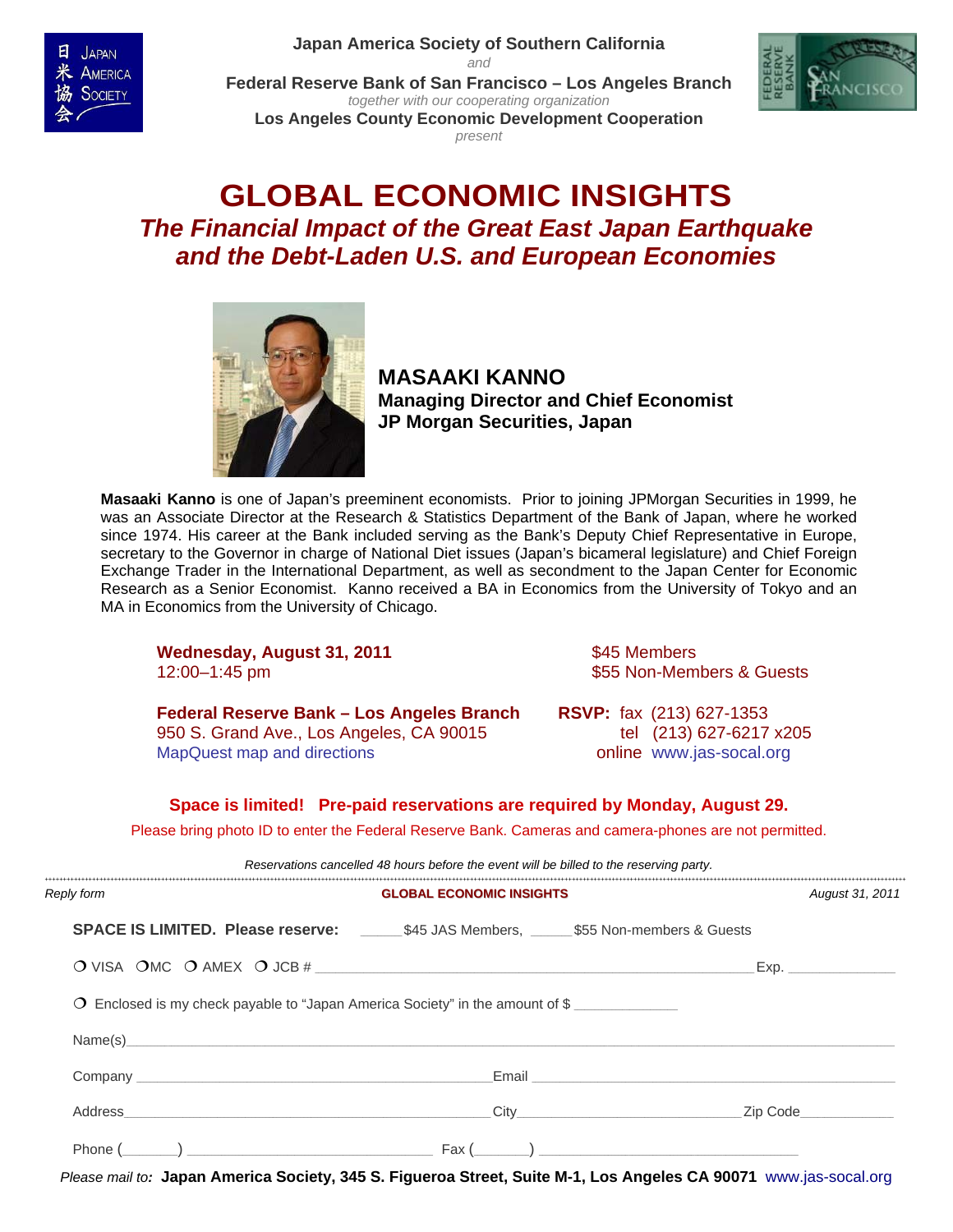

**Federal Reserve Bank, Los Angeles Branch — PUBLIC PARKING MAP**  950 South Grand Avenue, Los Angeles, CA 90015 Main switchboard phone: (213) 683-2300

Link for [MapQuest map and directions](http://mapq.st/qnevhJ) 

Walk in entrance is on Grand Avenue, near Olympic.